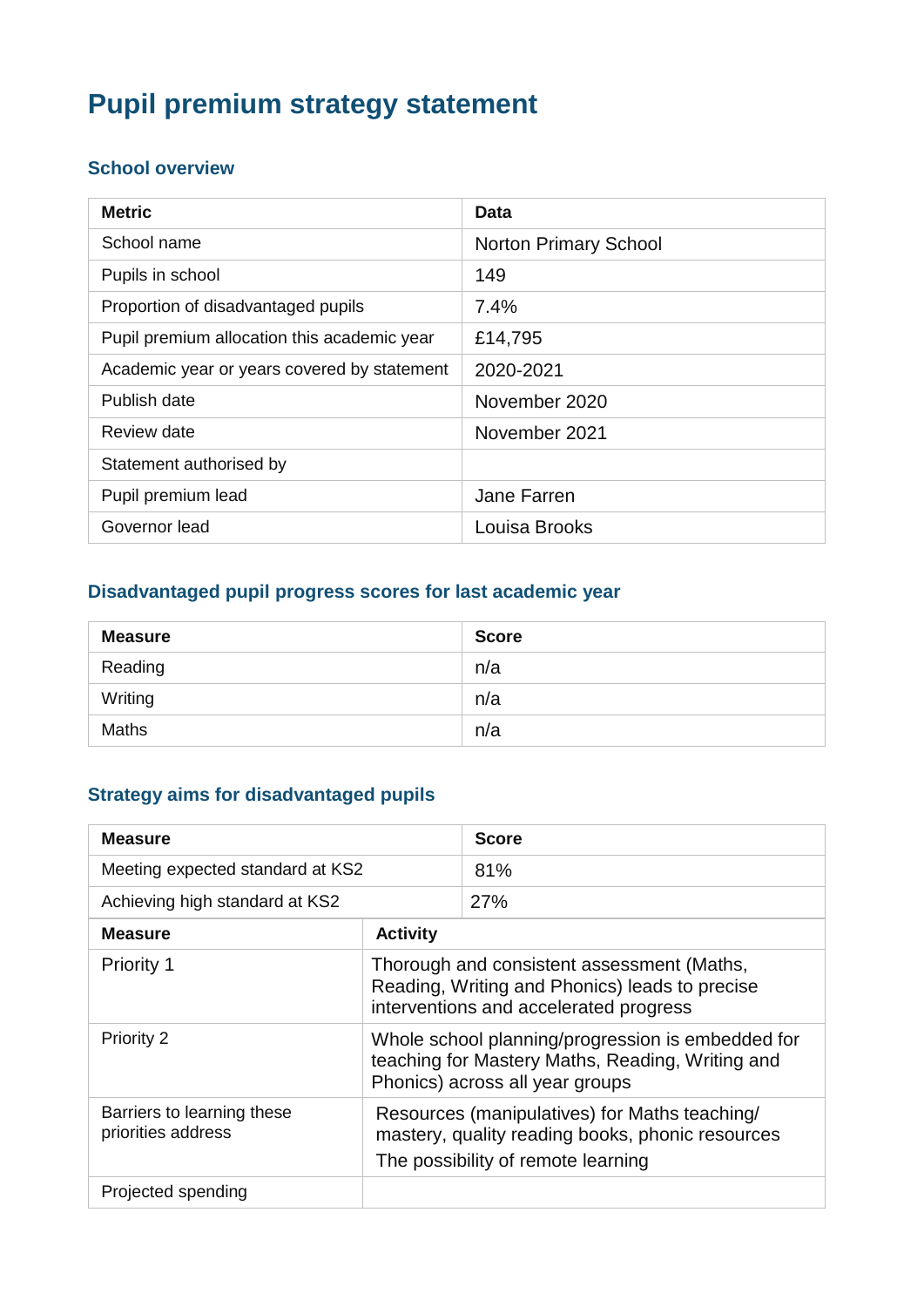#### **Teaching priorities for current academic year**

| Aim                     | <b>Target</b>                                                                  | <b>Target date</b> |
|-------------------------|--------------------------------------------------------------------------------|--------------------|
| Progress in Reading     | Achieve above national average<br>progress scores in KS2 Reading (>0)          | Sept 21            |
| Progress in Writing     | Achieve above national average<br>progress scores in KS2 Writing (>0)          | Sept 21            |
| Progress in Mathematics | Achieve above average KS2<br>Mathematics progress score (>0)                   | Sept 21            |
| <b>Phonics</b>          | Achieve national average expected<br>standard                                  | Sept 21            |
| Other                   | Achieve high levels of reported mental<br>well- being for disadvantaged pupils | Sept 21            |

**Remember to focus support on disadvantaged pupils reaching the expected standard in phonics check at end of year 1.**

#### **Targeted academic support for current academic year**

| <b>Measure</b>                                   | <b>Activity</b>                                                                           |
|--------------------------------------------------|-------------------------------------------------------------------------------------------|
| <b>Priority 1</b>                                | Interventions in place following assessment (subject<br>specific to the individual pupil) |
| Priority 2                                       | Quality resources in Maths, Reading and Phonics<br>support accelerated progress           |
| Barriers to learning these<br>priorities address | Ensuring that PP pupils have access to quality<br>remote learning at home                 |
| Projected spending                               |                                                                                           |

#### **Wider strategies for current academic year**

| <b>Measure</b>                                   | <b>Activity</b>                                                                  |
|--------------------------------------------------|----------------------------------------------------------------------------------|
| <b>Priority 1</b>                                | Weekly horse riding session supports mental health<br>and well being             |
| Priority 2                                       | ELSA (emotional well- being support in school) is<br>available for target pupils |
| Barriers to learning these<br>priorities address | Time to prioritise well being                                                    |
| Projected spending                               |                                                                                  |